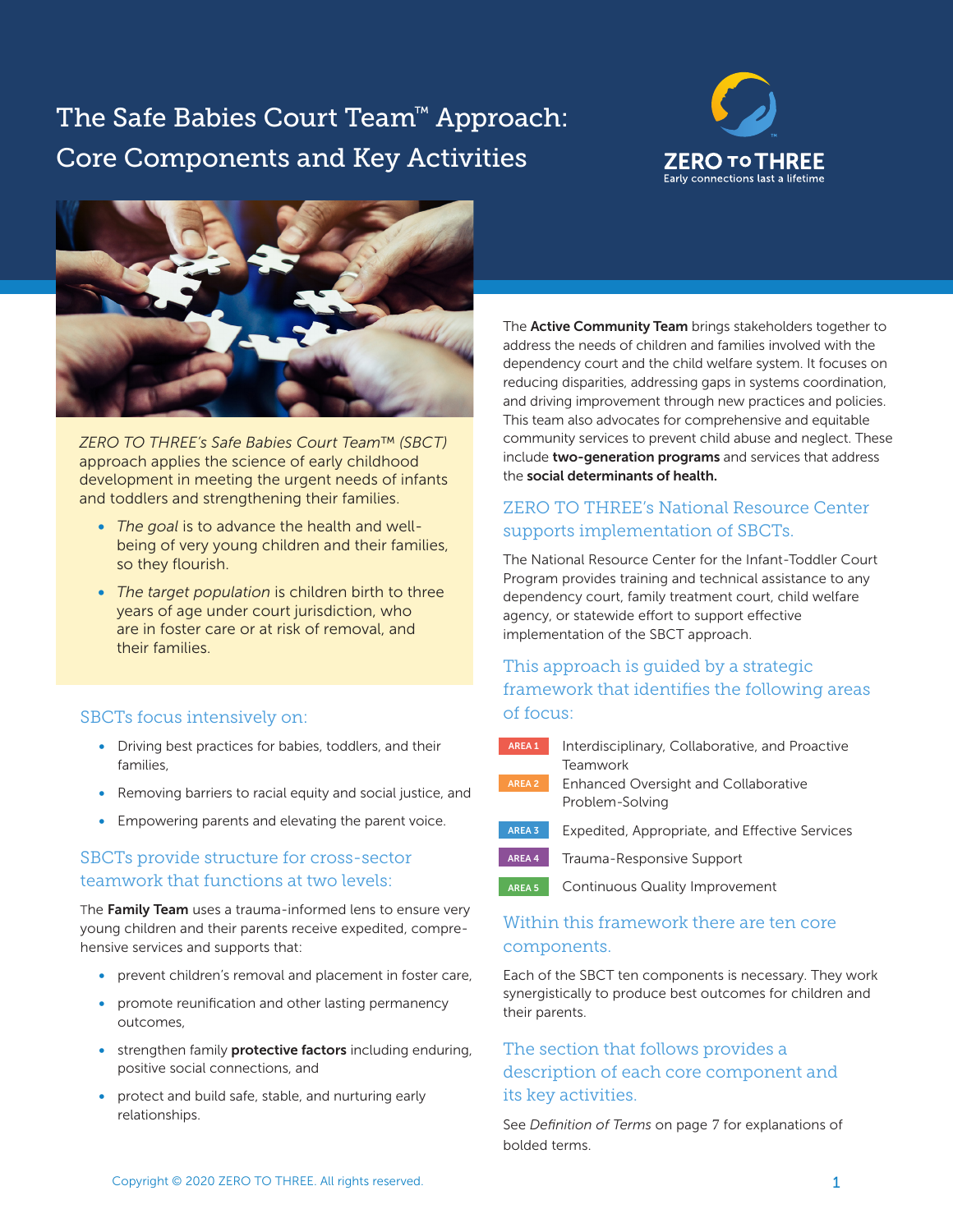# <span id="page-1-0"></span>AREA 1 INTERDISCIPLINARY, COLLABORATIVE, & PROACTIVE TEAMWORK

At the heart of the SBCT approach is professionals coming together in partnership, across sectors, to engage in collaborative and proactive teamwork. This teamwork depends on leadership and staffing that supports the shift away from doing business as usual and towards improvement - always keeping the urgent developmental needs of infants and toddlers at the center of decision making.

## CORE COMPONENT 1: Judicial and Child Welfare Leadership

*Together, the Judge and Child Welfare decision makers:* 

- Champion and model cross-system collaboration to improve services and systems for infants, toddlers, and their families
- Support and engage in the collaborative work of the Active Community Team
- Develop partnerships at the state and local/ county level to implement new policies that support improved practices across systems and promote sustainability of improvements

#### CORE COMPONENT 2: Local Community Coordinator

*The Community Coordinator:* 

- Serves in a full-time position, working with up to 20 families at a time, due to the intensity and expansive nature of the role
- Provides a consistent, strong voice for infants, toddlers, and their parents
- Facilitates real-time information sharing and collaboration among the cross-sector professionals working to support the child and family (the Family Team), including coordinating and participating in Family Team Meetings
- Explores and coordinates community-based resources for SBCT families
- Builds relationships and forms new partnerships across traditional and non-traditional services and systems

#### CORE COMPONENT 2 (CONTINUED):

- Identifes training needs and facilitates the provision of training for community stakeholders on best practices and efective services
- Supports the convening of regular Active Community Team meetings
- Alerts the **Active Community Team** to gaps in and barriers to services for SBCT families

### CORE COMPONENT 3: Active Community Team

*The cross-sector stakeholder* Active Community Team:

- Fosters a learning environment that encourages an interdisciplinary approach to meeting the needs of children and families, reducing the siloing of services
- Identifies and responds to: gaps in the availability, accessibility, and alignment of services for children and families involved with the dependency court and child welfare systems; needed systems reforms; and supportive community services needed in preventing child maltreatment
- Advocates for, facilitates access to, and participates in multidisciplinary trainings to enhance capacity to better meet child and family needs, including training on trauma-informed care and reflective practice
- Installs new policies/procedures at the local/ county level that reinforce and sustain best practices across systems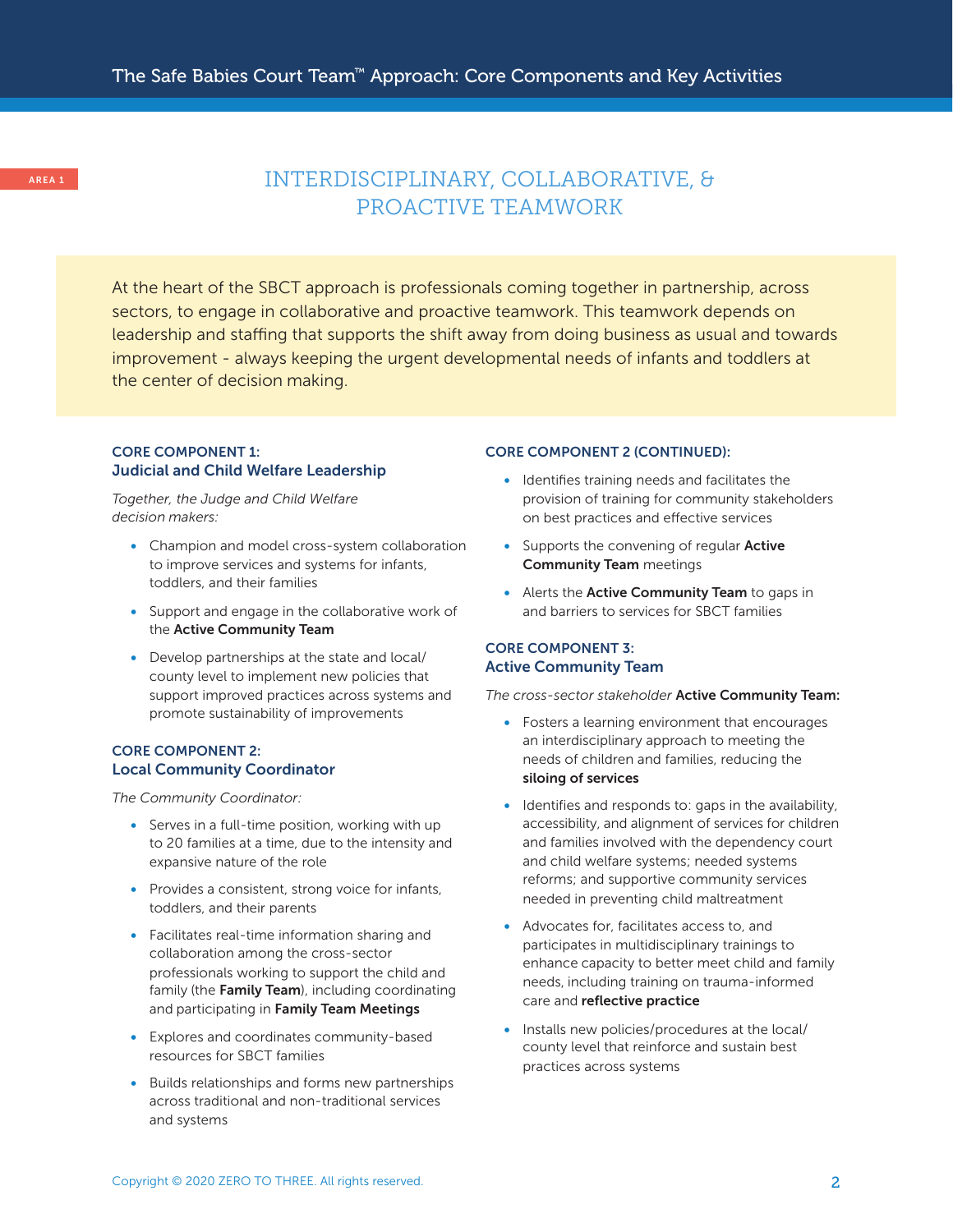# <span id="page-2-0"></span>AREA 2 COLLABORATIVE PROBLEM-SOLVING

Frequent review hearings allow the Judge to provide close oversight of progress on the case. This judicial oversight goes hand-in-hand with the Family Team's proactive, problem solving work. Pre- or post-removal conferences are critical, setting the collaborative tone for Family Team Meetings and launching vigorous family engagement efforts from the start.

## CORE COMPONENT 4: Pre-/Post-Removal Conferences and Family Team Meetings

*The Judge:* 

- Establishes more frequent review hearings to ensure close judicial oversight and sets the expectation for frequent 'out of court' Family Team Meetings (FTMs)
- Sets the tone for and encourages interdisciplinary collaboration and problem-solving by the Family Team

### *The Family Team:*

- Convenes a family engagement conference prior to the child's placement in foster care, so that the family can help to make the transition as smooth as possible for the child and all involved (prere moval conference); when this is not possible, the meeting is held as soon as possible after the child's placement in foster care (post-removal conference)
- Convenes frequent FTMs SBCT best practice is that they are held monthly with individual families
- Engages collaboratively in courageous and difficult conversations to address the safety and well-being of the child and family
- Expedites timely screenings, assessments, and referrals as early as possible in the case process

#### *The Family Team, continued:*

- Identifies and addresses new needs as quickly as possible
- Provides the platform for concurrent planning and transition planning
- Fosters an environment of compassion, transparency, and child-focused problem-solving that is also responsive to the parent's needs

#### *The Community Coordinator:*

- Ensures that neutral facilitation is incorporated in FTMs, either facilitating directly or arranging for an outside facilitator
- Provides scheduling, agendas, and post-meeting summaries that capture key events and strategies
- Serves as a liaison for identifying communitybased resources and supports (such as transportation funding, car seats, cribs/toddler beds, food, medicine, utility payments) to help families access needed supports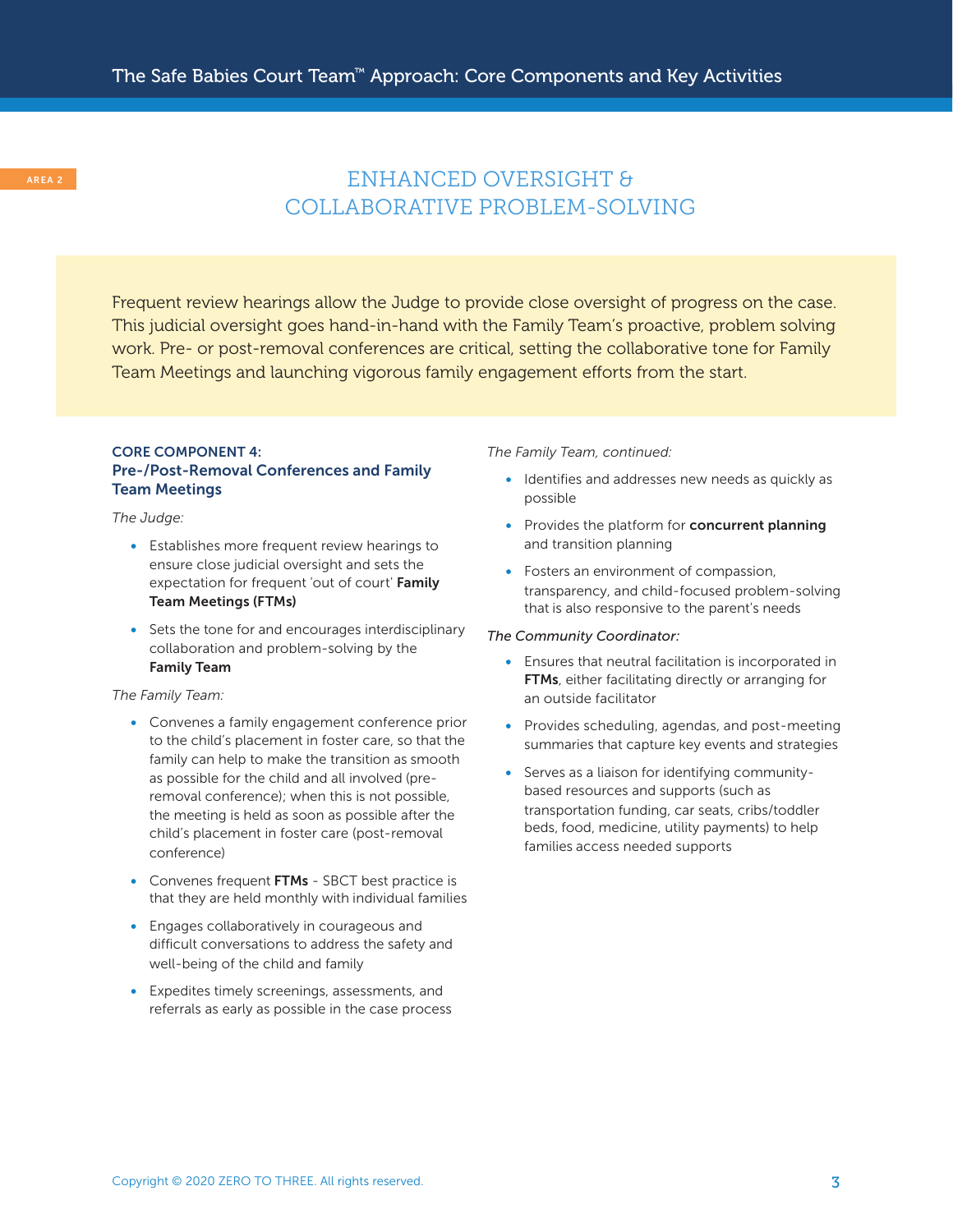# <span id="page-3-0"></span>AREA 3 EXPEDITED, APPROPRIATE, & EFFECTIVE SERVICES

The Judge, Community Coordinator, and Family Team ensure that child and family needs are systematically and fully identifed as early as possible in the case process and that referrals are made in a highly individualized way to address specifc needs with efective services and interventions.

### CORE COMPONENT 5: Continuum of Services for Children and Families

*The Judge:* 

- Establishes more frequent review hearings to monitor progress in the case and ensure reasonable efforts; SBCT best practice for infants and toddlers is review hearings that are held monthly
- Seeks information from professionals and the family about the timing, appropriateness, and efectiveness of services that the child and parent(s) are referred to/receiving
- Holds the Family Team accountable for proactive efforts in pursuing appropriate services to meet the family's individual needs and promote best practice

#### *The Community Coordinator:*

- Seeks creative solutions that address barriers families face in accessing formal and informal supports
- Connects with community providers to explore referral processes and problem-solve to expedite access
- Identifes trainings that will help stakeholders address the social determinants of health

*The Family Team:* 

- Ensures assessment-driven needs identification, including assessment of the parent-child relationship and child and parent trauma
- Prioritizes evidence-based interventions, including those with promising research evidence
- Ensures timely referral to children's services including: regular well-child visits where children receive age-appropriate developmental screenings, immunizations; Part C-Early Intervention services and other developmental supports; and Infant and Early Childhood Mental Health services
- Ensures timely referral to high-quality, traumainformed mental health and substance use disorder prevention and treatment services for parents; primary and other needed health care services for the parent (e.g., postpartum care); and evidence-based parenting interventions
- Ensures timely access to services and supports that address basic needs and the **social** determinants of health
- Regularly monitors cases to ensure referrals are made and services are received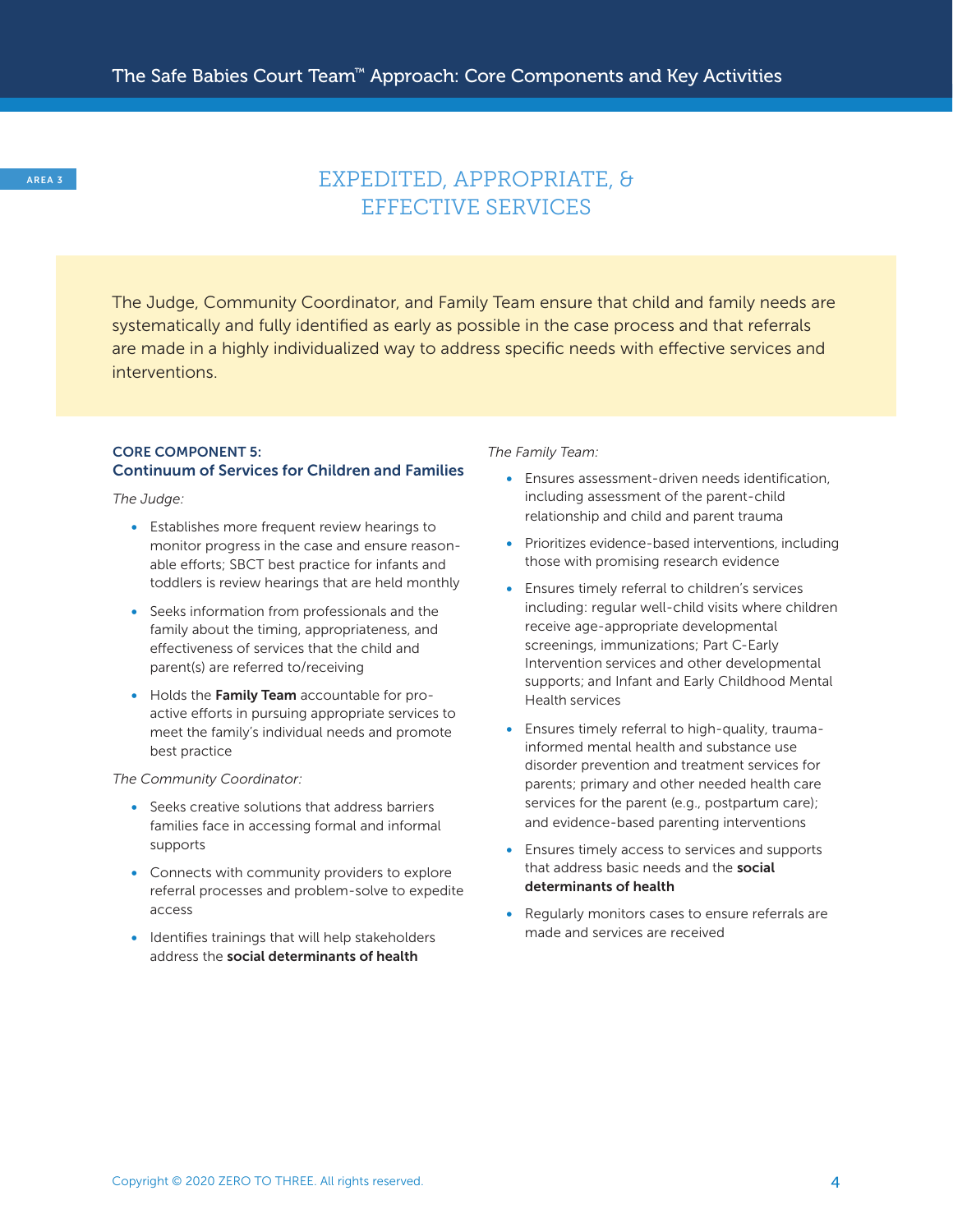# AREA 4 TRAUMA-RESPONSIVE SUPPORT

All professionals involved in the SBCT understand the impact of the families' trauma history, including experiences of child maltreatment, on adults and their very young children. They collaborate in creating an atmosphere that promotes healing and resilience for very young children and their families.

## CORE COMPONENT 6: Meeting Parents Where They Are

- Fostering a compassionate court and 'out of court' climate that takes a healing, rather than punitive, approach
- Engaging and valuing parents with kindness and respect in all interactions
- Responding to parents' histories of trauma and adversity and underlying mental health issues
- Increasing awareness of different forms of bias, including structural racism and discrimination
- Empowering parents by creating opportunities to increase their capacity for self-advocacy, confidence, and motivation
- Building parental resilience and improved functioning with appropriate supports
- Shifting perceptions and bias about substance use disorder so that it is recognized as a complex, recurring medical condition that necessitates a therapeutic approach

## CORE COMPONENT 7: Nurturing Parents' Relationships and Building Social Supports in the Community

- Supporting parents in making social connections and building strong, enduring social supports
- Creating formal and informal opportunities for building mentoring relationships and social supports for parents, within their community and cultural circle
- Developing peer support networks to help parents navigate the child welfare system and, where relevant, to support recovery from substance use disorder

• Broadening knowledge of the value of coparenting and implementing strategies for building co-parenting relationships between parents and resource families

## CORE COMPONENT 8: Frequent, Quality Family Time

- Is carefully planned to minimize anxiety and stress, and prevent retraumatization, for both children and parents
- Occurs as soon as possible following removal establishing (a) an immediate plan created that specifies when families can expect the earliest contact with their child, and (b) an ongoing plan for frequent time together to support the child's attachment needs
- Is as frequent as possible (ideally several times a week) when appropriate and safe, with the provision that creative, alternative quality family time arrangements can be identified to assist the child in maintaining family connections
- Takes place in a comfortable setting that is safe and appropriate for an infant or toddler, with developmentally appropriate toys and books and where it is safe for the child to crawl and play on the floor
- Takes place in a comfortable setting where the parent is unintimidated by the environment, wellsupported, and where there are natural opportunities for nurturing moments that strengthen attachment (homelike settings like the resource caregiver's home, a library, or outdoor play space)
- Provides mentoring and modeling to parents that strengthens their sense of agency and capacity for nurturing, protective caregiving

Copyright © 2020 ZERO TO THREE. All rights reserved. **5 S**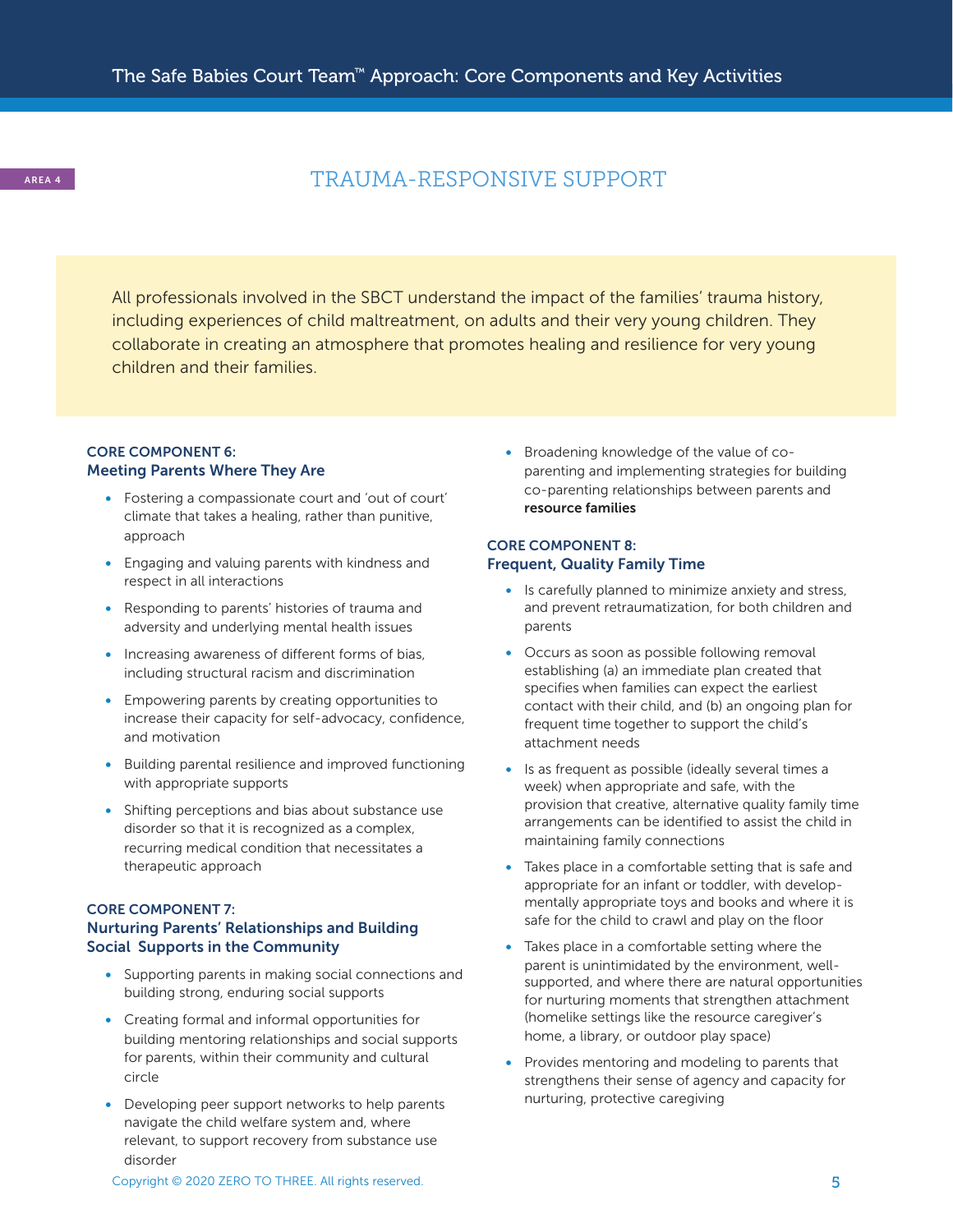## <span id="page-5-0"></span>CORE COMPONENT 9: Concurrent Planning

- For each case, a thoughtful individualized plan is developed emphasizing stable, nurturing relationships that will help the young child heal from trauma
- Parents are actively engaged in planning for a feasible alternative permanency plan, should it be necessary, beginning on Day 1
- The focus of the concurrent plan is on protecting early caregiving relationships, addressing protective factors, and ensuring proactive efforts to promote reunifcation or other lasting permanency outcomes for the child
- All interactions with parents are strengths-based, respectful, transparent, and compassionate



# AREA 5 CONTINUOUS QUALITY IMPROVEMENT

Continuous quality improvement is the engine that drives efective uptake and sustainability of the SBCT approach. This means systematically collecting data and using it to refect on and implement needed improvements.

### CORE COMPONENT 10: System Commitment to Continuous Learning and Improvement

- The Community Coordinator or other designee at the local site collects and enters program data into the national **SBCT Database** or other state database
- The Community Coordinator helps communities to use their data to tell the story of successes or challenges in making and sustaining improvements, with specific attention to racial/ ethnic and other disparities
- The Judge, Community Coordinator, and Family Team use data to monitor, identify, and improve implementation progress and outcomes at the child and family level
- The Active Community Team shares a commitment to continuous learning and improvement and to sharing data among community partners for continuous quality improvement at the systems level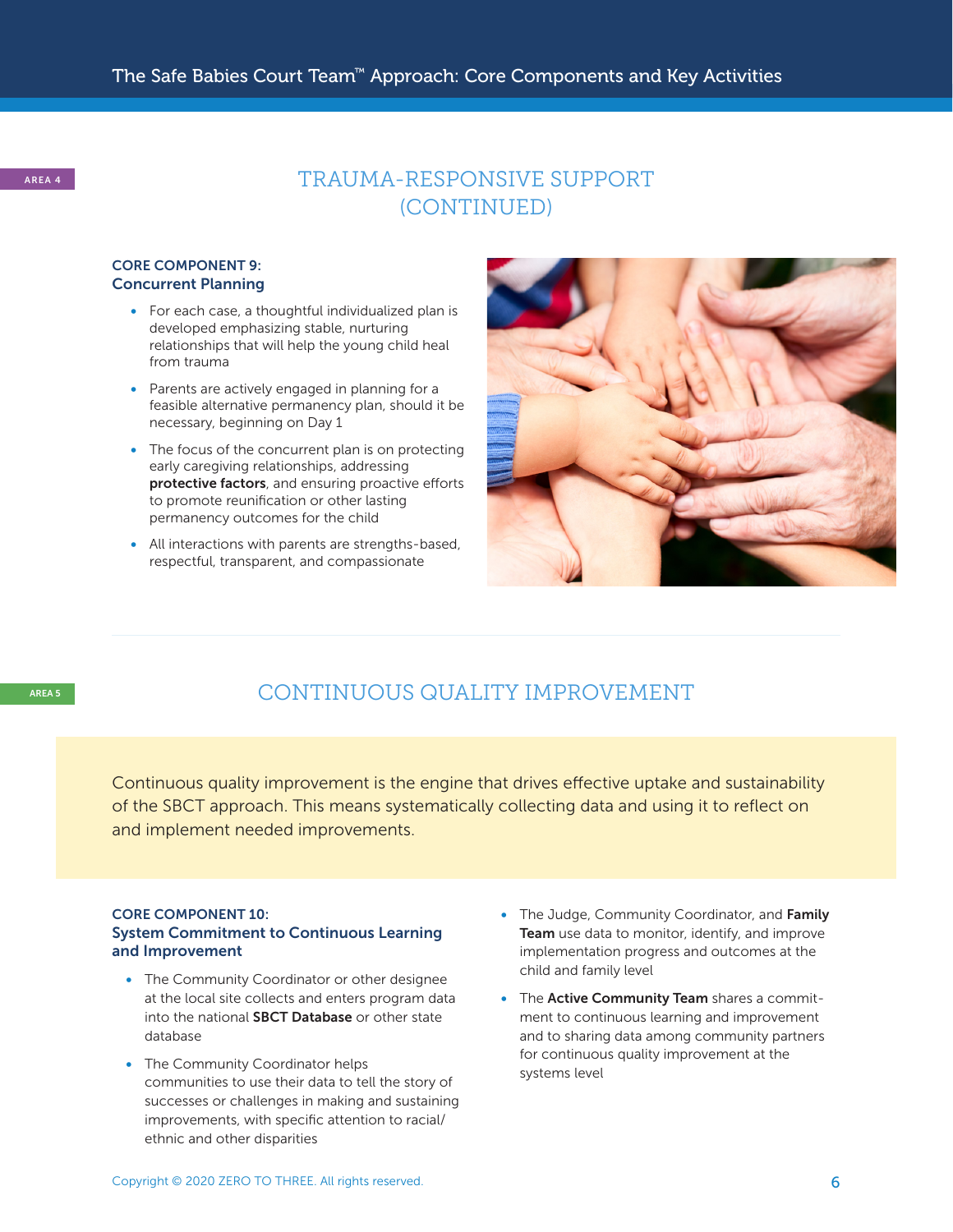## DEFINITION OF TERMS

- The *Active Community Team* is a stakeholder group of community partners that commonly includes Early Intervention, Infant and Early Childhood Mental Health Services, Early Head Start, Adult Mental Health and Substance Use Disorder Treatment and other child and family prevention and intervention services and supports.
- *Concurrent Planning* promotes timely permanence for children in foster care by considering reunification alongside other permanency options at the earliest possible point after a child's entry into foster [care \(see https://www.childwelfare.gov/pubs/](https://www.childwelfare.gov/pubs/concurrent-planning/)  concurrent-planning/).
- The *Family Team* includes the Community Coordinator; Parent, Family, and other Supports; Child Welfare Caseworker; Parent Attorney, Child Attorney or GAL, Agency Attorney; CASA; and Service Providers.
- The SBCT *Family Team Meeting (FTM)* is a participatory planning and decision-making practice grounded in the science of early childhood development – that is, heavily focused on protecting and nurturing young children's early caregiving relationships and ensuring timely services to meet their developmental needs. FTMs equally focus on promoting families' strengths and accomplishments and building relationships among family members and professionals, allowing them to work together to problem-solve and proactively address barriers to reasonable efforts. FTMs begin early in the case and continue until a permanency decision is reached.
- *Protective Factors* are factors that reduce the risk child abuse and neglect: nurturing and attachment, parental resilience, social connections, knowledge of parenting and child development, concrete support in times of need, and family interactions that help children develop the ability to communicate clearly, regulate their emotions, and form healthy [relationships \(see https://www.childwelfare.gov/](https://www.childwelfare.gov/pubPDFs/guide_2018.pdf)  pubPDFs/guide\_2018.pdf and https://cssp.org/ [our-work/projects/protective-factors-framework/\).](https://cssp.org/our-work/projects/protective-factors-framework/)
- *Reflective Practice* can be understood as critical selfreflection and self-awareness in relationship to one's professional practice that involves examining

past actions, emotions, experiences and responses and using that information to understand how/ why one responds a certain way (see Leering, M. (2014). Conceptualizing refective practice for legal professionals. *Journal of Law and Social Policy, 23*(5), 83-106).

- *Resource Families* is a term that the Administration for Children and Families Children's Bureau is encouraging the child welfare feld to use in lieu of foster parents. Resource families encompass all types of out-of-home caregivers: foster parents, foster-to-adopt families, and kinship caregivers. This shift in terminology recognizes that resource families are critical partners for child welfare professionals because they provide care for children who cannot live with their parents and they can play a crucially [supportive role in reunifcation \(see https://www.](https://www.childwelfare.gov/topics/permanency/recruiting/) childwelfare.gov/topics/permanency/recruiting/)
- The national *SBCT Database* is managed by the National Resource Center, which provides technical assistance for continuous quality improvement through the use of regular site data reports tracking SBCT implementation and outcomes.
- *Siloing of services* is caused by long-standing funding and professional education practices that can result in family-serving systems and agencies operating independently of each other. This can inadvertently cause barriers to access or gaps in service delivery.
- The *Social Determinants of Health* are environmental factors that enable parents to provide nurturing care and for children to thrive: family economic stability, food security, and housing stability; education and employment pathways; social supports and social cohesion; access to quality health and mental health care; and a safe home, [neighborhood, and community environment \(https://](https://www.healthypeople.gov/2020/topics-objectives/topic/social-determinants-of-health)  www.healthypeople.gov/2020/topics-objectives/ topic/social-determinants-of-health).
- *Two-Generation Programs* build family well-being by intentionally and simultaneously working with children and the adults in their lives together (see [https://ascend.aspeninstitute.org/two-generation/](https://ascend.aspeninstitute.org/two-generation/what-is-2gen/) what-is-2gen/)